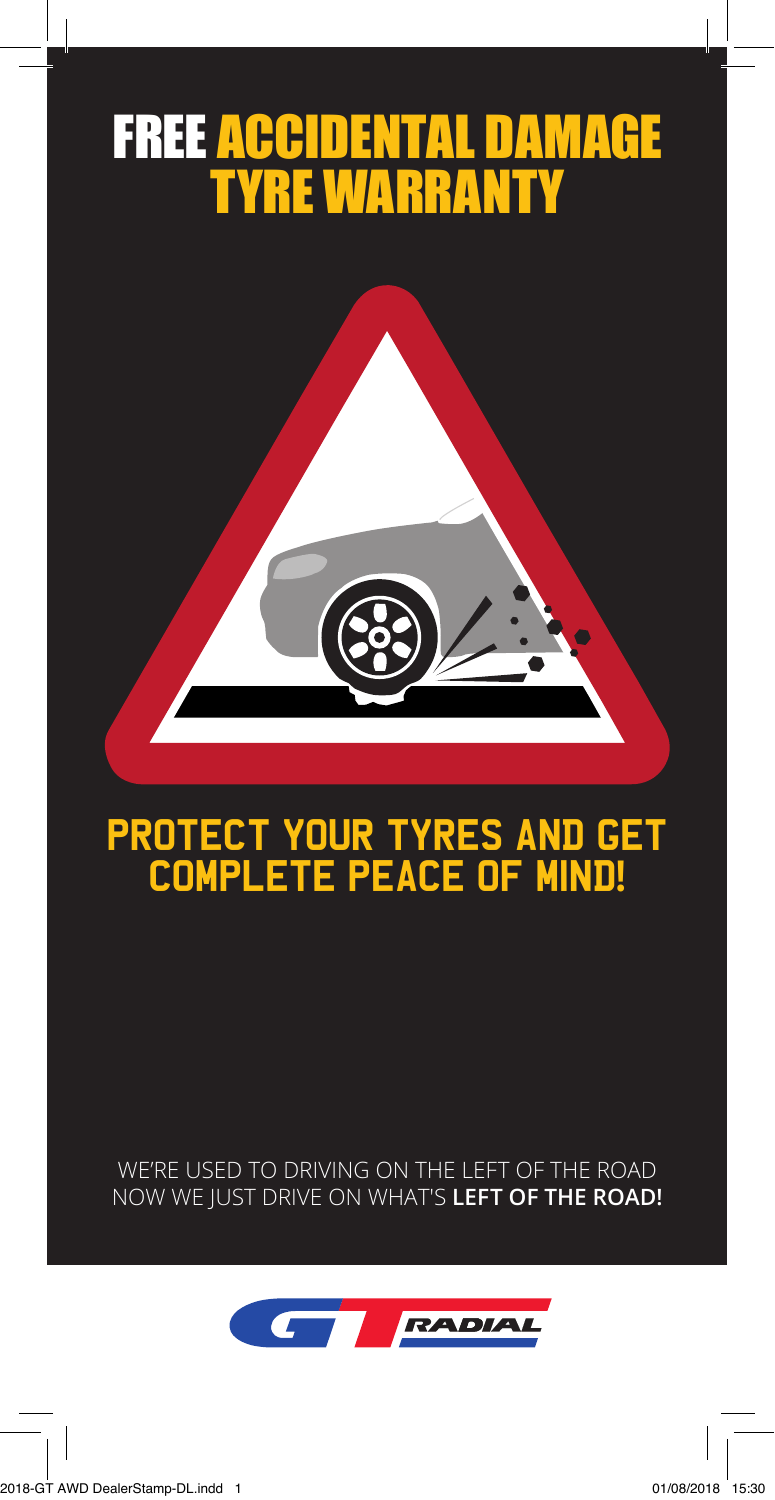### ACCIDENTAL DAMAGE WARRANTY

Using the most advanced manufacturing technologies available ensures that the GT Radial product is of the highest standard. Every GT Radial tyre undergoes the most stringent testing to ensure the highest standards of quality are achieved.

In order to guarantee that motorists get the most out of their GT Radial tyres, we are delighted to offer an optional 'Accidental Damage Warranty' with every GT Radial tyre purchased\*.

Once the tyre purchase has been made and the box below has been stamped by your participating GT Radial dealer, you will have peace of mind in knowing that your GT Radial tyres will be fully covered against every eventuality.

If any of your GT Radial tyres are damaged beyond repair, then the defective tyre will be replaced and you will only be charged for the proportion of the tread that you have already used. (See terms and conditions).

| Tyre Size:  | Vehicle Make:          |
|-------------|------------------------|
| Pattern:    | Model:                 |
| DOT Code:   | Year:                  |
| Invoice No: | Date:<br>$\prime$<br>1 |

### **Participating GT Radial dealer stamp.**

**\*Participating dealers only**

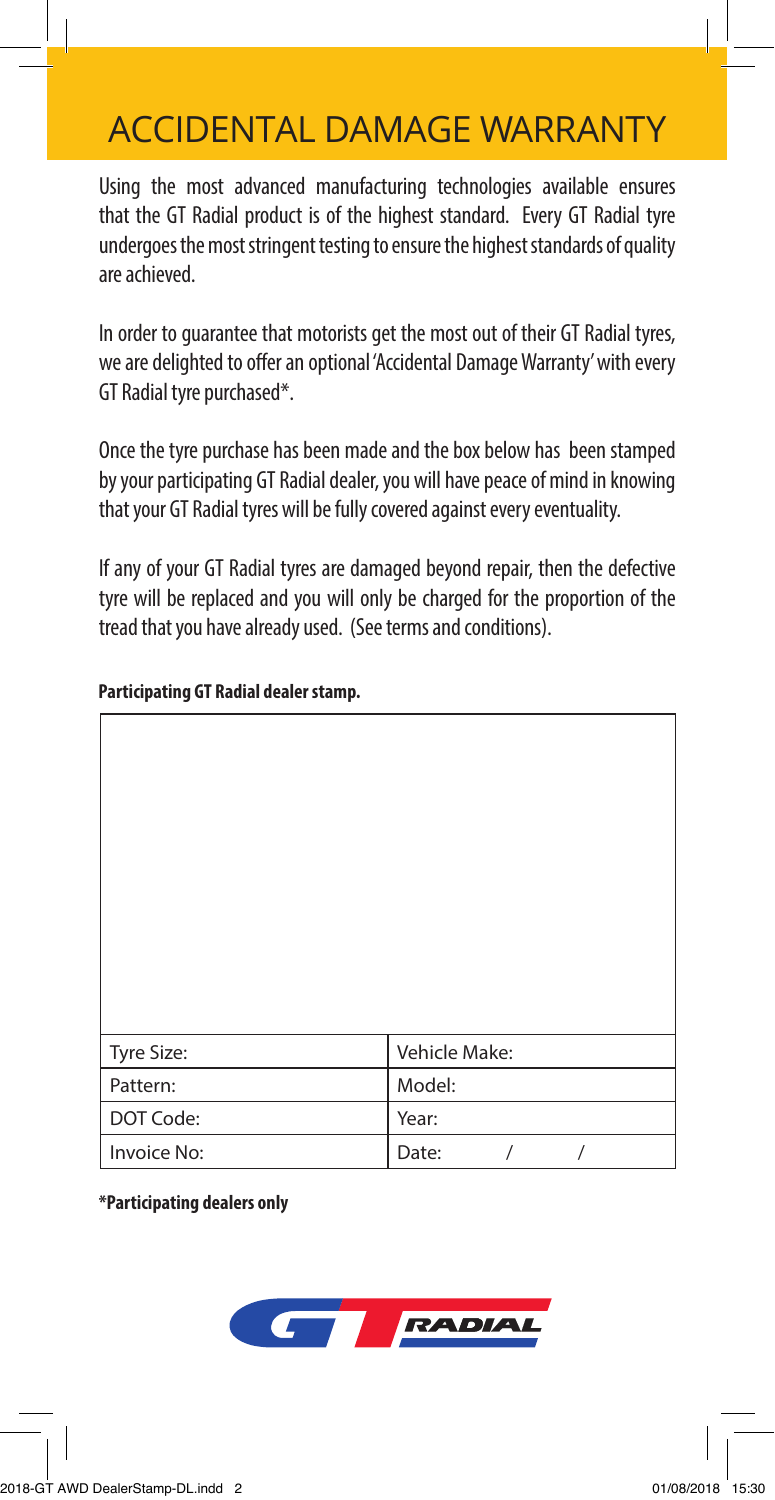#### **HOW DO I MAKE A CLAIM?**

Should you wish to make a claim, you may do so at any participating GT Radial Dealer. Your GT Radial Dealer will need to ensure both your warranty and the nature of your claim is valid. Provided that you produce your original sales invoice and stamped warranty leaflet (see page to left), then your GT Radial dealer will be able to calculate your entitled percentage allowance.

#### **HOW IS MY PERCENTAGE ALLOWANCE CALCULATED?**

Your GT Radial Dealer will measure the remaining legal tread on your tyre. Although tyres are road-legal to 1.6mm, we always recommend replacement above 3mm in order to maintain optimum performance & safety, therefore the first 3.5mm of tread is not counted. The tread will be measured in the centre and on the edges of the tyre to ensure an accurate and consistent reading. If any measurements on the tyre are below 3.5mm, no credit will be given. The decision of the individual participating GT Radial Dealer is final. By looking at the table below you can see how the amount of remaining legal tread is converted to a percentage claim allowance. This allowance is then redeemed as a percentage discount against the current selling price of your new replacement GT Radial tyre. The terms of this warranty require that the replacement tyre fitted is the same size as the original and is a GT Radial. Your old warranty leaflet along with the damaged tyre will be retained by the dealer and a new warranty leaflet will be issued to cover the new tyre.

#### **WHAT IF I WANT TO CHANGE TO ANOTHER BRAND OF TYRE?**

You cannot make a claim under this warranty if you wish to switch to another tyre brand. However, if your GT Radial Dealer believes that your tyre may have failed due to a manufacturing fault rather than due to accidental damage, they will be more than happy to send it back to the manufacturer through the official tyre industry adjudication process. Only after the adjudication process has been completed and a manufacturing fault found, will a percentage allowance be made based on the remaining legal tread on the tyre. You can then use this allowance to affect a discount against any replacement tyre brand you choose to purchase. The manufacturer's decision will be final.

| <b>DISCOUNT CALCULATION TABLE</b> |                   |       |
|-----------------------------------|-------------------|-------|
|                                   | 7.5 <sub>mm</sub> | 100 % |
| REMAINING USABLE<br>TREAD DEPTH   | 7.0mm             | 90 %  |
|                                   | 6.5mm             | 80 %  |
|                                   | 6.0 <sub>mm</sub> | 70 %  |
|                                   | 5.5mm             | 60 %  |
|                                   | 5.0mm             | 45 %  |
|                                   | 4.5 <sub>mm</sub> | 35 %  |
|                                   | 4.0 <sub>mm</sub> | 20 %  |
|                                   | 3.5 <sub>mm</sub> | 10%   |

#### **ADDITIONAL TERMS AND CONDITIONS**

This warranty offer is at the discretion of the participating GT Radial centre and does not form part of any manufacturer offer from GT Radial. Please note that not all GT Radial centres may participate in this warranty. This warranty is in addition to your statutory rights and only applies to the original purchasing customer, upon presentation of the original invoice as proof of purchase.

**1**. At the time of a warranty claim, the tyre must still be legal and have a minimum of 3.0mm tread across the full width of the tyre. If a punctured tyre can be safely repaired the guarantee cannot be invoked. This guarantee does not apply to tyres that have been maliciously damaged.

**2**. The tyre must have been balanced and had a new valve fitted at the time of purchase.

**3**. This warranty does not cover excessive or uneven wear caused by mechanical defects. We strongly advise that the wheel alignment is checked at the time of purchase and regularly thereafter, as this is the primary cause of excessive or uneven tyre wear. The participating GT Radial Dealer's decision is final. **4**. This warranty only applies to the GT Radial car and van range of products only.

**This warranty does not apply to the GT Radial 4x4 range of products.**

**5**. A list of participating dealers may be obtained by writing to Southam-Micheldever Tyres.